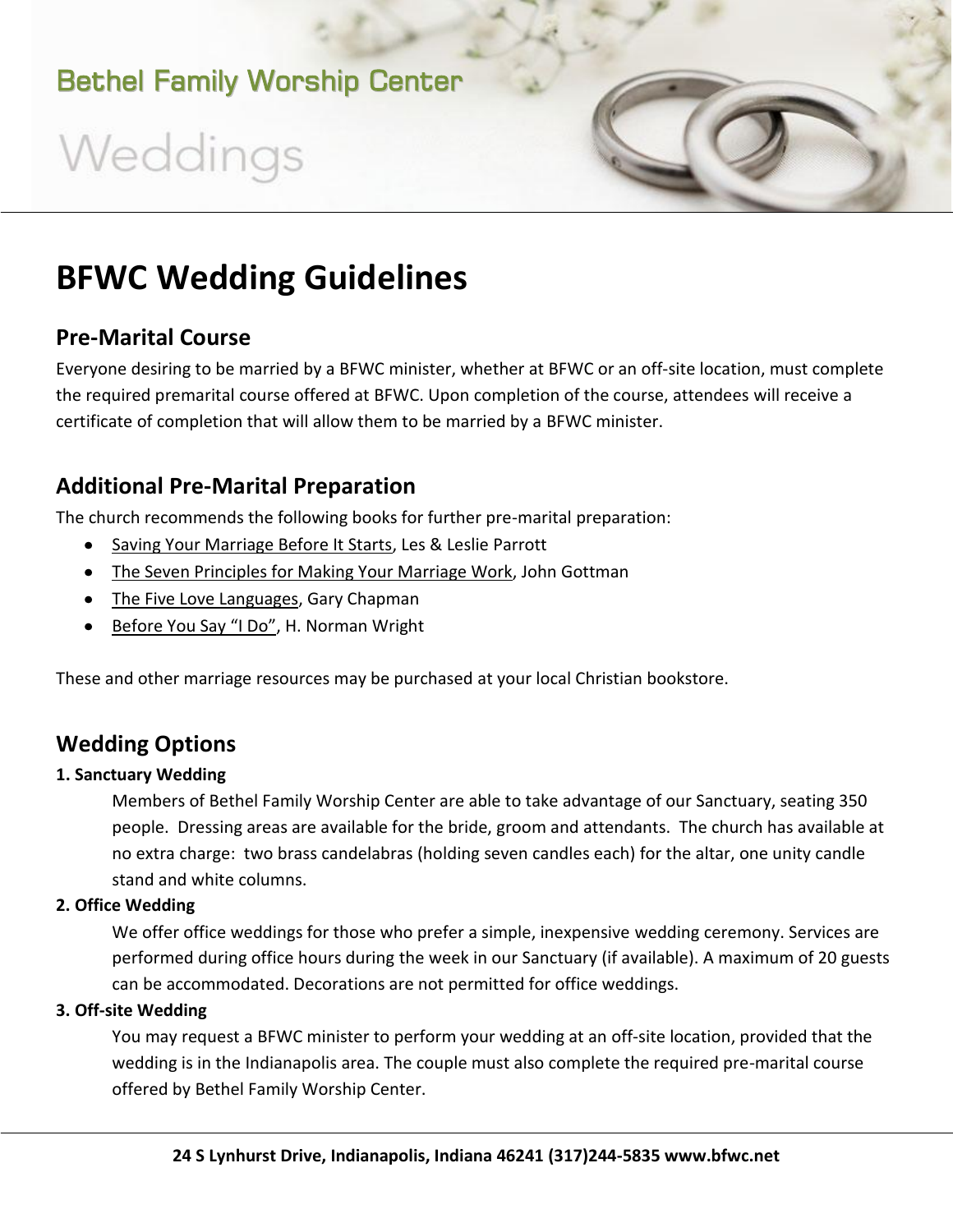# Weddings

## **BFWC Wedding Coordinator**

- The Wedding Coordinator is your key contact at BFWC with respect to using the church facility for your wedding.
- The Wedding Coordinator coordinates wedding details, including date, time, rooms, minister, facilities use, wedding accessories offered by the church, sound, order of service, rehearsal, reception (working with caterer), giving on-site advice and emergency assistance, and the sendoff (designated person).

### **The Facilities**

- The Sanctuary comfortably seats 350 people.
- The Worship Center will be available three hours before the ceremony is scheduled to accommodate your florist, photographer and attendants.
- Dressing areas are available for the bride, groom and attendants. These areas will not be locked during the ceremony and the church assumes no responsibility for lost or stolen items.
- **Please help us by reminding your wedding party that smoking and alcoholic beverages are not permitted on the church property.**
- No irons or ironing boards are allowed.
- **Rice, confetti, bird seed, real flower petals or any other material that might be thrown or dropped at the wedding or reception may not be used inside or outside the facilities.** Only artificial flower petals may be used in the Sanctuary. Blowing bubbles is allowed outside the facilities but must be given to the Wedding Coordinator before the wedding ceremony.

#### **Making a Reservation**

- Due to the large number of wedding requests, the church is only able to accommodate members of Bethel Family Worship Center.
- The Sanctuary is available on Saturday mornings or afternoons, with rehearsals on the Friday evening before. In order to accommodate preparation time for our Sunday morning worship services, the latest wedding service time available on Saturdays is **1:00 p.m.** if there is no reception and **11:00 a.m.** if there is a reception at Bethel Family Worship Center.
- Weddings are not scheduled on the major holiday weekends of Easter, Thanksgiving, Christmas and New Year's.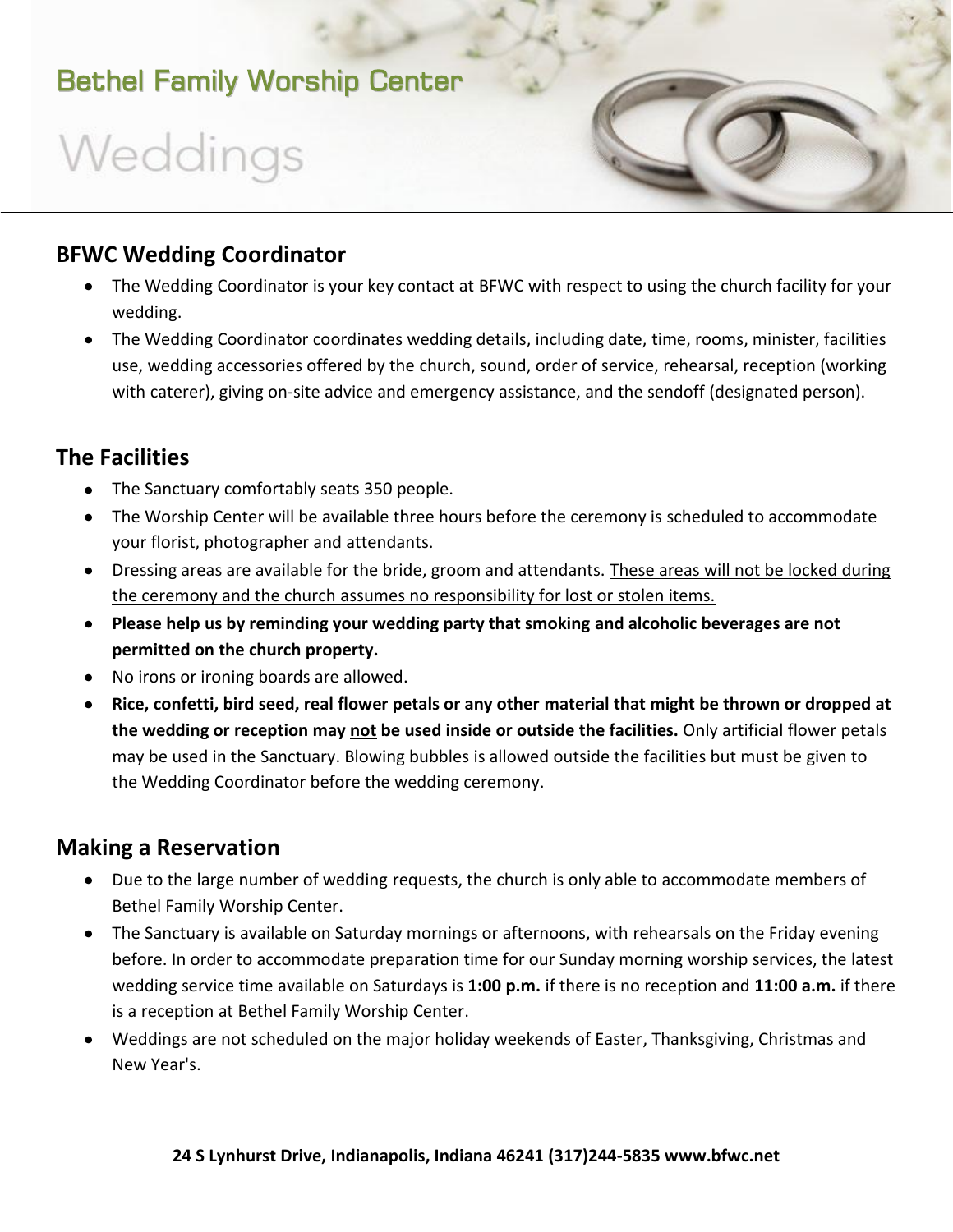# Weddings

The initial request for reserving the Chapel should be made with the Wedding Coordinator. Available  $\bullet$ dates may be obtained by telephone. **However, dates are only confirmed after the Wedding Coordinator receives a completed Contract and Security Deposit.** The refundable Security Deposit is due when your application is submitted and wedding expenditures are due one month before the wedding.

### **Flowers and Decorations**

- Policies and guidelines concerning floral decorations must be strictly followed.
- All florists offering their services to BFWC members must have a signed statement on file with the Wedding Coordinator indicating that the florist has read the guidelines for flowers and decorations and agrees to abide by these policies. It is the responsibility of the couple to see this is accomplished **at least two weeks prior** to the wedding.
- The florist will have access to the room three hours before the scheduled time of your wedding. Flowers and decorations must be in placed at least one hour before the service begins.
- Discretion must be used in your floral decorations. **Absolutely no wire, tape, glue, staples, nails or tacks may be used to fasten any decorations to the furniture, floor, walls, or candelabras.** Markers or bows must be secured with padded or plastic hooks or clips.
- All flowers and decorations must be removed from the facilities immediately after the wedding ceremony by the florist or designated person.
- To protect the carpet and furniture, the Wedding Coordinator must place clear plastic material under all floral arrangements, candles and candelabras.
- Plants, greenery and other furnishings within the church facilities **must not be moved** in order to use them as decoration for weddings. Furnishings will remain as they appear in the normal room setting.
- All policies and restrictions that apply to the florist also apply to any friend or member of the family planning to provide floral arrangements and decorations.
- Provided by the church and available to use as decoration are white two ten feet columns and two six feet columns with green ivy. If used, you are responsible to designate a person to set up material before the wedding rehearsal time. The designated person must tear down and store properly and immediately after the ceremony.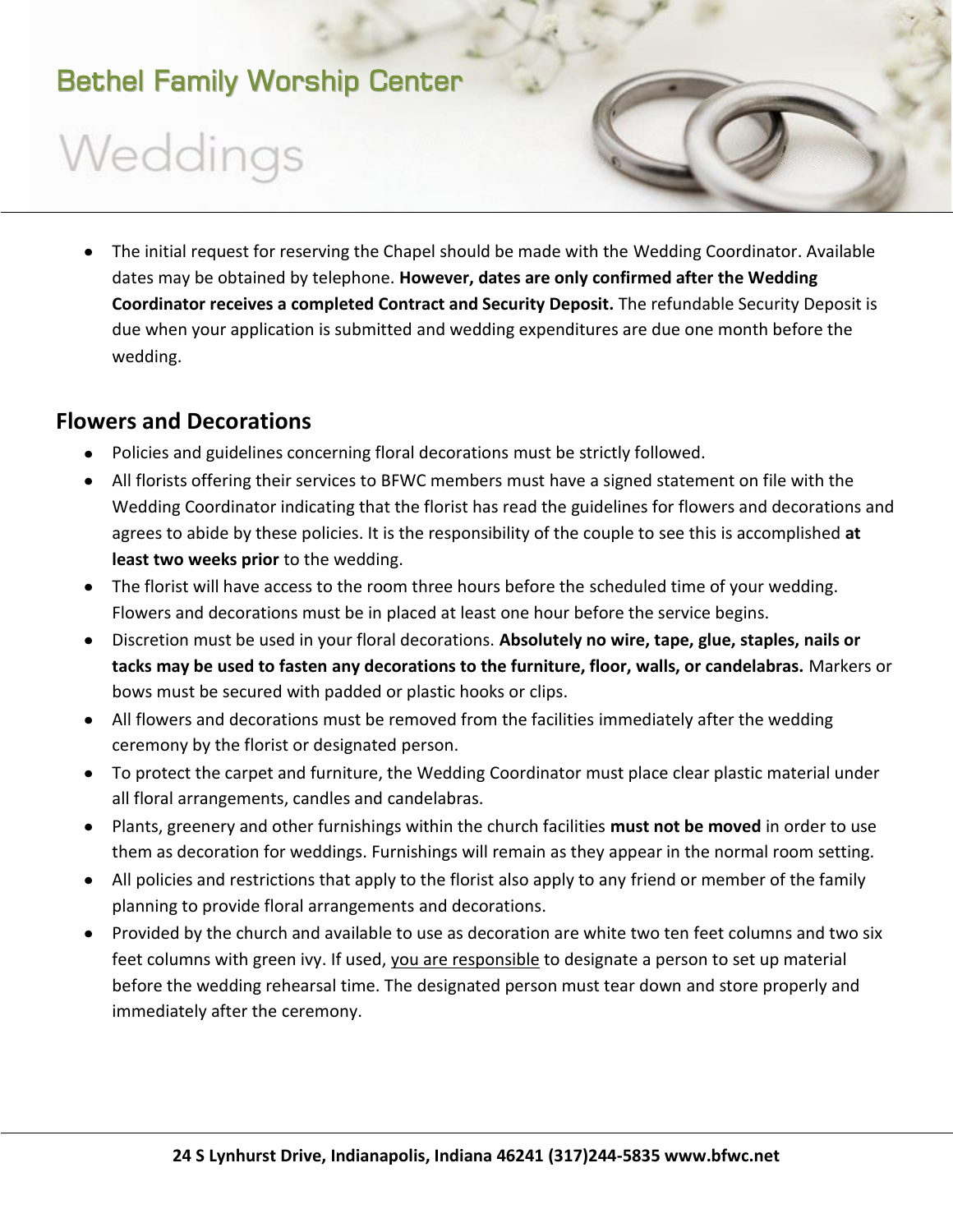# Weddings



- All photographers and videographers offering their services to BFWC members must have a signed statement on file with the Wedding Coordinator indicating that the photographer and videographer have read the guidelines for photography and videotaping and agree to abide by these policies. It is the responsibility of the couple to see that this is accomplished **at least two weeks prior** to the wedding.
- We ask the photographer and videographer to be as unobtrusive as possible, and that all the people involved in videotaping and photographing your wedding be dressed appropriately for a wedding.
- Video equipment must not be placed on the furniture.
- Once the ceremony has begun, the photographer's equipment not being used must be stored out of sight.
- **The photographer or videographer may not bring in any additional lighting to the wedding or the reception, besides a normal flash.**
- The photographer and videographer are allowed to move throughout the wedding area for the entire ceremony.
- The photographer may take as many pictures before the ceremony as needed. If it is necessary to begin taking pictures any earlier than the normally allotted time of three hours prior to the ceremony, this time must be scheduled with the Wedding Coordinator.
- The wedding party is restricted to a maximum time of **thirty minutes** for any final pictures. This will prevent the guests from having to wait long periods of time while pictures are being made.
- All policies and restrictions that apply to the photographer and videographer also apply to any friend or member of the family who may be planning to use his or her own personal camera for taking pictures of the wedding.

#### **Music**

- As you are selecting the music for your wedding, please remember that this is a service of worship. Only music that is suitable for a worship service may be used. Sacred, contemporary Christian, hymns and classical instrumental music are acceptable. All music must be submitted to the Wedding Coordinator **at least two weeks prior** to your wedding.
- Both the Sanctuary and the reception rooms are equipped with a sophisticated sound system, which includes a compact disk deck. An electronic Keyboard is also available in the Sanctuary. You are responsible for supplying the pianist. The pianist and any vocalist must attend the wedding rehearsal. You may use pre-recorded instrumental or vocal tracks in your wedding.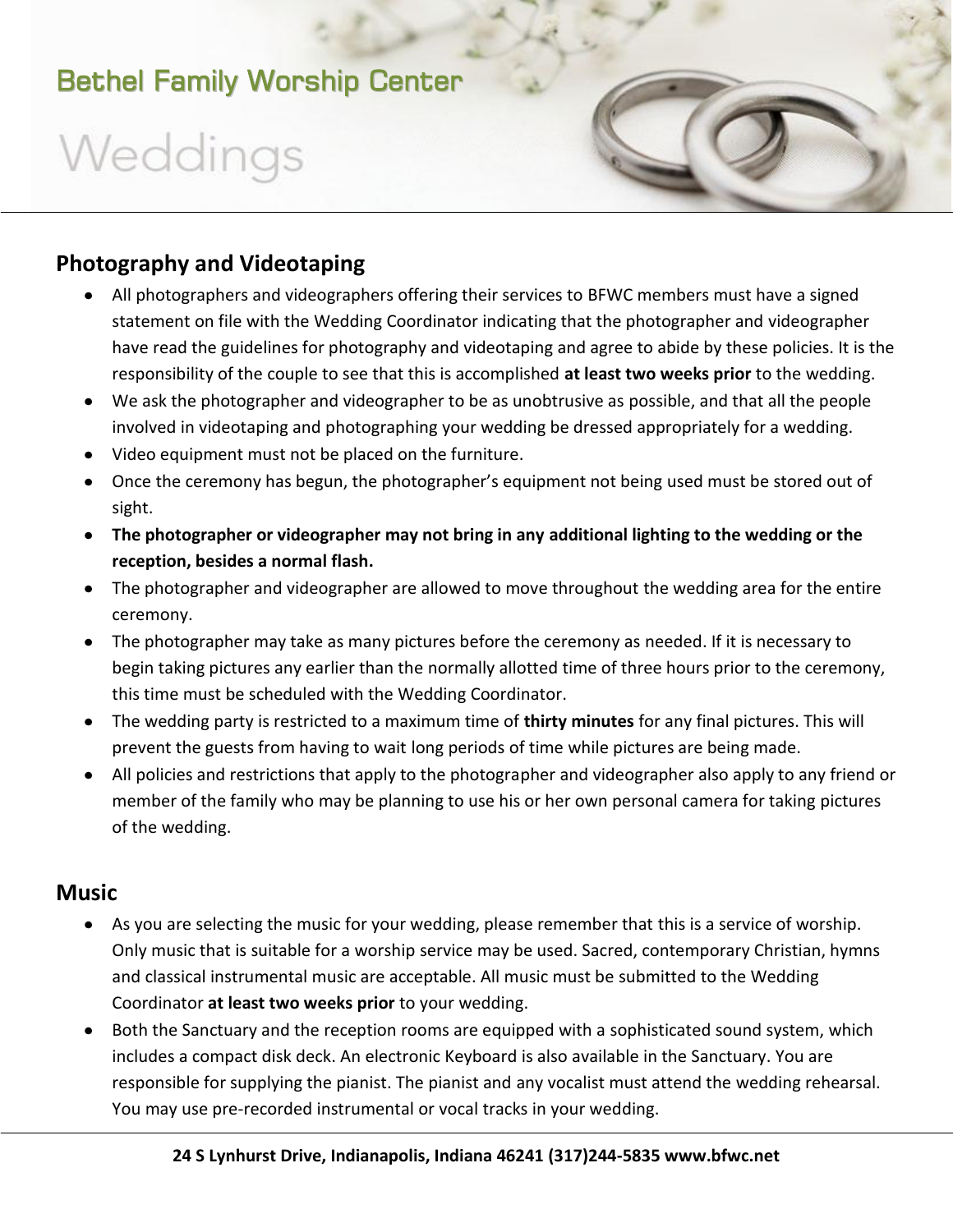# Weddings

- No vulgar or sensual dancing is allowed at any wedding or reception on the church premises.
- Only the BFWC appointed soundman will operate the sound systems in all rooms.
- Fees of soloists should be arranged directly with them.

### **Wedding Coordinators**

- Wedding coordinators offering their services to Bethel Family Worship Center members must have a signed statement on file with the Wedding Coordinator indicating that he/she has read these guidelines and agrees to abide by the guidelines.
- All policies and restrictions apply to friends or family members planning to act as the wedding coordinator.

### **Non-Affiliated Ministers**

All non-affiliated ministers must provide proof of their ordination or license and be approved **30 days prior** to the wedding.

## **Wedding Consultation**

The bride and groom must meet with the Wedding Coordinator **at least one month prior** to the wedding date to consult about the desired order of the ceremony and other ceremony details.

### **Wedding Rehearsal**

- Your wedding rehearsal will be scheduled for a **maximum of 1-1/2 hours** on the Friday evening before your Saturday wedding date. It is very important that all of your wedding party attends the rehearsal and that they arrive on time. If you have ushers in addition to groomsmen, please ask them to be present at the rehearsal. Parents of the bride and groom are also encouraged to attend.
- **Because the BFWC Wedding Coordinator is familiar with the church facilities and each of the BFWC ministers, they are responsible to direct the wedding rehearsal. If you use an outside Wedding Coordinator, that person must work with the BFWC Wedding Coordinator to ensure that all BFWC wedding procedures are followed.**
- **You must bring your marriage license with you to the wedding rehearsal and give it to the Wedding Coordinator. BFWC is responsible for submitting your marriage license to the courthouse.**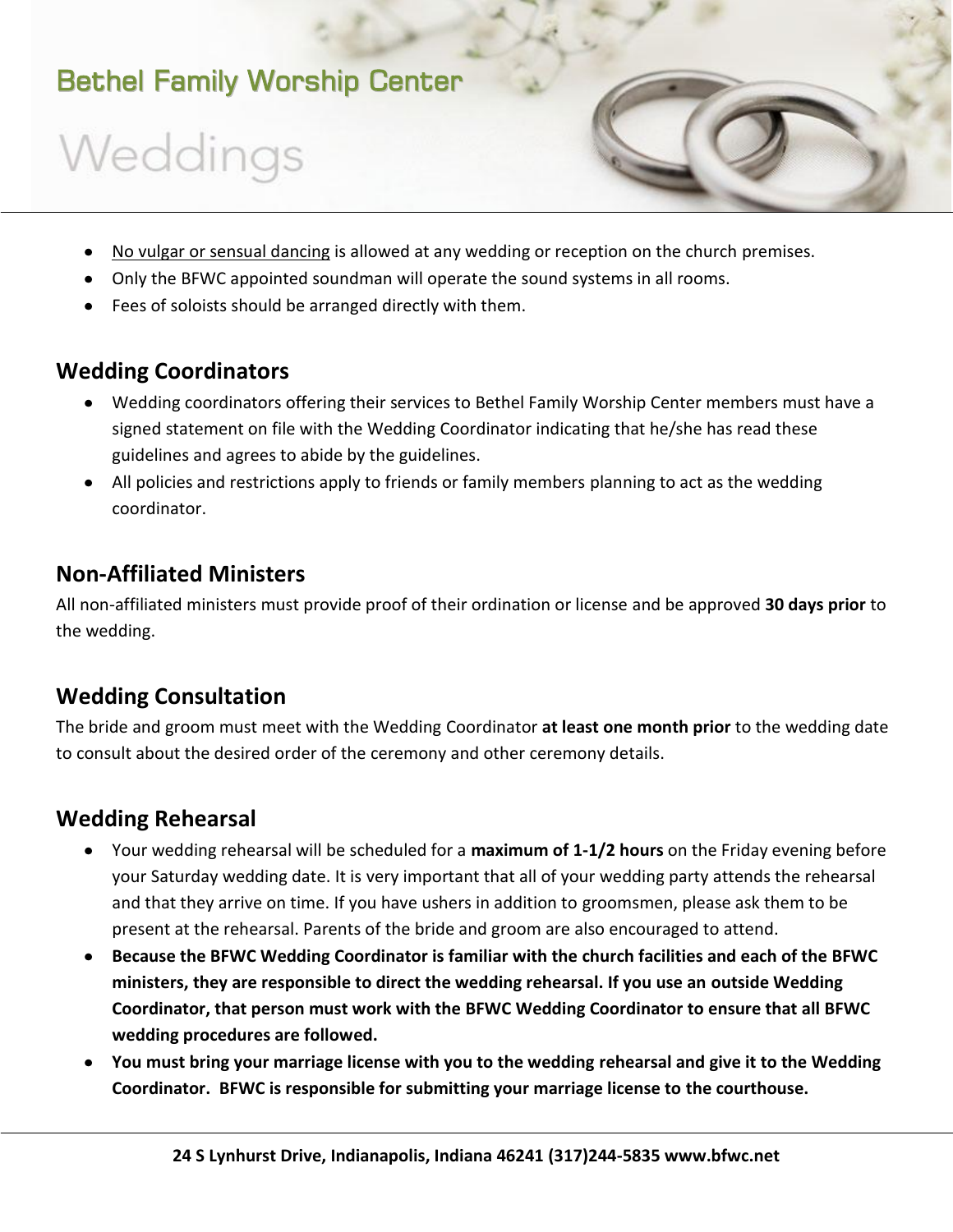# Weddings

### **Wedding Reception**

- BFWC has a reception room available. The lobbies are not available for receptions.
- In order to accommodate fellowship meetings and other church activities, receptions must be completed and all decorations removed three (3) hours after the time your wedding is scheduled to begin.
- Weddings with receptions must begin no later than 11:00 a.m. and must be completed and all decorations removed by 2:00 p.m.
- **Absolutely no red punch is allowed, and any red punch will be removed from the church.**
- Serving tables are available upon request at no charge. These must be requested in advance with the Wedding Coordinator. The linens for these tables must be furnished by the bride and groom.
- All caterers offering their services to BFWC members must have a signed statement on file with the BFWC Wedding Coordinator indicating the caterer has read the guidelines for receptions and agrees to abide by these policies. It is the responsibility of the couple to see that this is accomplished **at least two weeks prior** to the wedding.
- Food and drinks are not permitted outside the reception area.
- When a couple has a reception without the services of a caterer, careful planning is important. Someone other than the bride, groom, or immediate family members must be in charge of decorating, mixing the punch, instructing the house party concerning service duties, picking up cups and plates from guests, post-reception cleaning, etc. *These responsibilities are not those of the Wedding Coordinator.*
- **BFWC will take down tables and chairs, vacuum and clean carpets and remove trash containers. All other clean-up is the responsibility of the caterer or designated person in charge at the reception.**

### **Recommended Reading:**

#### **For Couples:**

After You Say "I Do" Devotional, H. Norman Wright The Five Love Languages, Gary Chapman The Seven Principles for Making Your Marriage Work, John Gottman First Years of Forever, Ed Wheat Love and Marriage, John Osteen Six Lies the Devil Uses to Destroy Marriages, Lisa Comes The Act of Marriage, Tim and Beverly LaHaye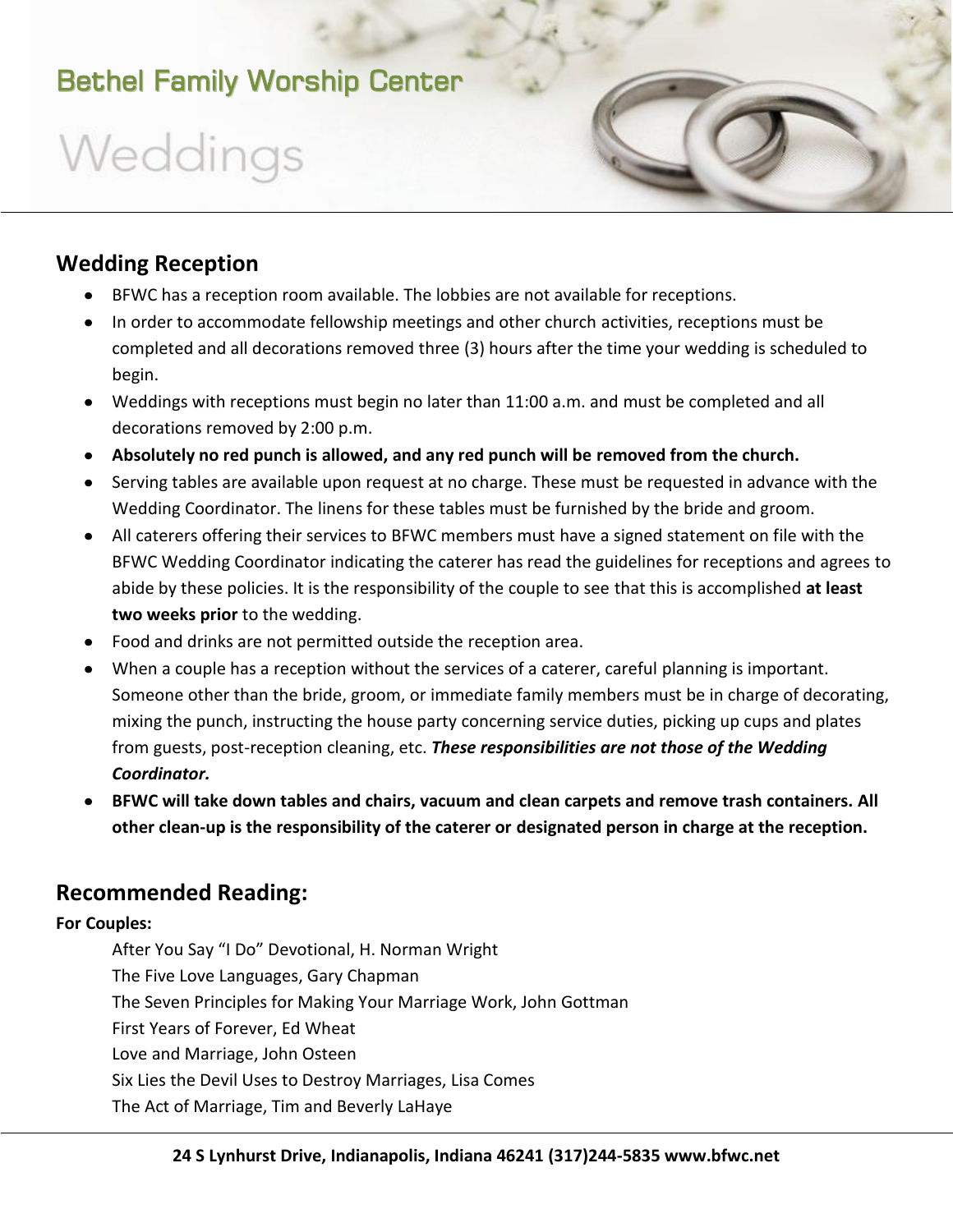# Weddings

#### **Especially For Men:**

If Only He Knew, Gary Smalley

#### **Especially For Women:**

For Better or For Best, Gary Smalley

#### **Wedding Expenses**

There is no rental charge for Bethel Family Worship Center members to use the Sanctuary and facilities. However, the bride and groom must pay expenses incurred for their wedding. The following is a list of these expenses. **These expenses must be paid 30 days before your wedding date. A Security Deposit must be collected in order to reserve a wedding date. All wedding guidelines must be followed. Weddings will start on time with the Bride, Groom and Minister. We will extend a fifteen minute grace period before losing the \$200.00 security deposit.** Please make your check payable to Bethel Family Worship Center.

**Security Deposit: for Sanctuary weddings only** *(Refundable)* **\$200.00** *Returned 30 days after the wedding if all guidelines are followed*

#### **Required Expenses:**

| Office Weddings on Saturday \$150.00 |  |
|--------------------------------------|--|
| Office Wedding on Mon - Friday \$50+ |  |

#### **Optional Expenses:** Reception ...............................................………….. **\$300.00**

#### **\*The wedding party must provide all linens, decorating items, cake, food and drinks.**

#### **Other Information**

Absolutely no alcohol or smoking is allowed inside or on the church premises at any time before, during or after the wedding.